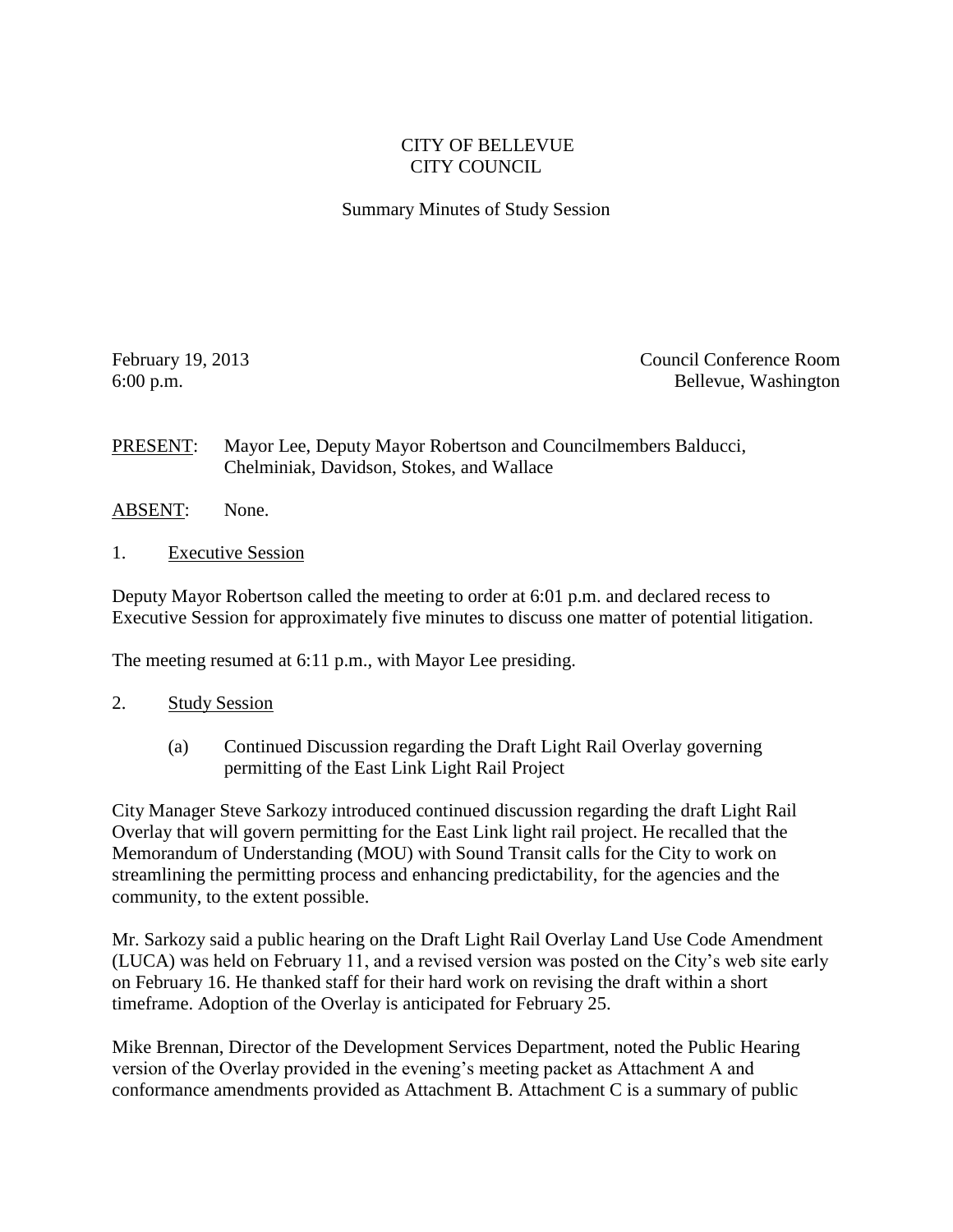comments and staff's responses. Additional attachments provide details on the permitting process and landscape screening.

Mr. Brennan noted, for the public, that the Overlay's purpose is to set design standards and permitting procedures for the East Link light rail project. Approval of the alignment is anticipated later this year or next year.

Mr. Brennan said staff is seeking additional Council direction regarding development standards and the Citizen Advisory Committee's (CAC) involvement in permitting.

Kate Berens, Deputy City Attorney, explained that one difference between the Public Hearing draft Overlay and the Leadership Group draft relates to transition areas. This general Land Use Code concept is now provided in the Light Rail Overlay, which defines the light rail facility or system as a district that provides transition to any adjacent residentially zoned property that is also developed as a residential use. The Leadership Group draft reflects definitions and provisions related to the transition district.

Ms. Berens requested Council direction regarding whether the transition area concept should be included in the final Overlay. This anticipates additional conformance amendments to Land Use Code section 20.25B to ensure consistency and clarifications throughout the Overlay indicating where the transition boundary impacts height and setback requirements.

Responding to Councilmember Balducci, Ms. Berens explained that adopting the transition area as described establishes a designation for areas that are not already within some type of overlay district (i.e., residential areas south of the Downtown). The practical implications relate to setbacks versus landscape buffers, for example. In further response, Ms. Berens said the definitions for transition areas apply to districts zoned R-1 through R-30 and developed as residential uses.

Responding to Councilmember Chelminiak, Ms. Berens confirmed that the Land Use Code already contains the concept of transition areas. With regard to the light rail alignment, the current code would apply the concept only to an area at SE Main Street. She confirmed that the proposed Overlay language creates a transition area along any light rail alignment adjacent to residential uses, including in south Bellevue.

Councilmember Stokes questioned the difference between creating landscaping and other standards for light rail facilities adjacent to residential uses, which has been the subject of recent discussions, versus applying the transition area definition along the light rail alignment. Ms. Berens said the transition area concept provides more specific definitions and applicability.

Councilmember Wallace observed that there are three zones: Downtown, Bel-Red corridor, and South Bellevue. The Bel-Red Plan contains provisions in anticipation of light rail. Standards for the Downtown are largely adequate because light rail is in a tunnel. He sees the proposed transition area language as creating a third zone that includes the remainder of the light rail alignment.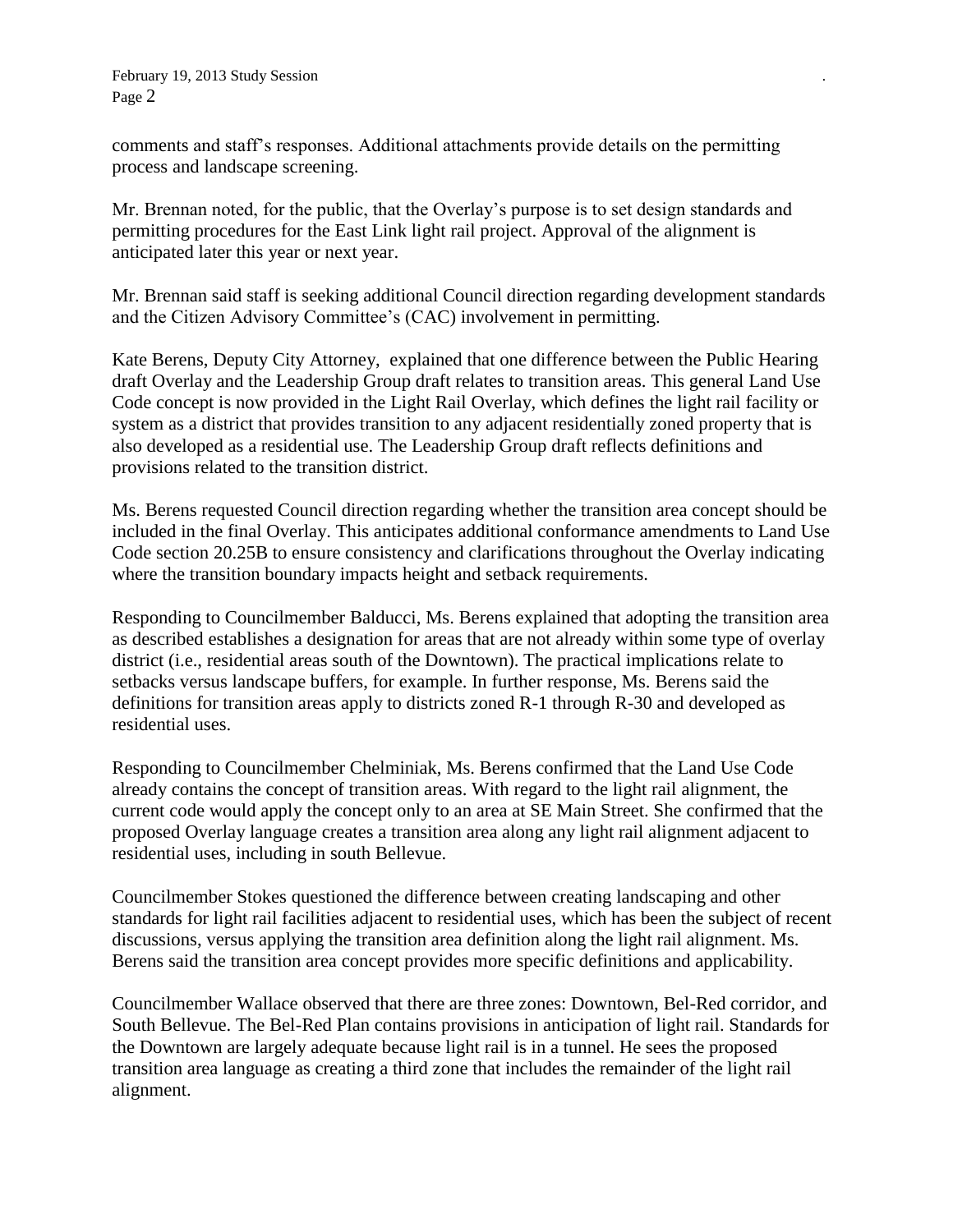Deputy Mayor Robertson spoke in favor of the transition area section proposed for inclusion in the Light Rail Overlay, which she believes is consistent with the current Land Use Code. Discussions about earlier drafts have addressed setbacks and buffers, and the transition area concept will refine the standards.

Councilmember Chelminiak observed that the proposal is not consistent with the Land Use Code but that it significantly expands the transition area application.

Moving on, Ms. Berens addressed the issue of who has the authority to apply for permits and the timing of permit application. In the Public Hearing draft, Sound Transit may apply for permits after beginning the property acquisition process for the specific segment of the alignment. In the Leadership Group draft, Sound Transit may apply for permits upon formal commencement of condemnation for the light rail segment specified in the permit application. Ms. Berens highlighted the process differences between the two approaches.

Ms. Berens requested Council direction regarding the timing of permit application. She said it might be necessary to revise the Overlay further to clarify that permits could potentially be packaged by alignment segment. This would include clarification that the Overlay is not intending that property interests throughout the entire six mile alignment must be in hand before any one permit application is submitted by Sound Transit. It might also be necessary to clarify that the City and Sound Transit could enter into a Development Agreement which could dictate the conditions and requirements for property acquisitions and permit timing.

Councilmember Balducci said the two major goals of the Light Rail Overlay are: 1) To facilitate the development of light rail along the alignment that has been approved by the City Council and the Sound Transit Board, and 2) To provide terms, conditions and protections for areas around the light rail facility. She said she does not understand how the approach to permit timing proposed in the Leadership Group's draft benefits property owners. However, she observed that it will delay the project by at least nine months.

Ms. Berens opined that the draft addresses concerns raised by the public about the potential cloud on their title caused by Sound Transit's activities on private property. She said there are no property interests granted with the issuance of the permit.

In further response to Ms. Balducci, Ms. Berens said that, for public projects, the City does receive applications prior to the public agency obtaining the property interest. In boundary disputes involving private property, any permit application affecting the disputed area is deferred until the dispute is resolved. Ms. Berens confirmed that the proposed approach for light rail uses is a higher standard than the City's current practice for road projects.

Councilmember Chelminiak noted that the alignment is known and the property impacts are anticipated. He said he is curious about the property title issue.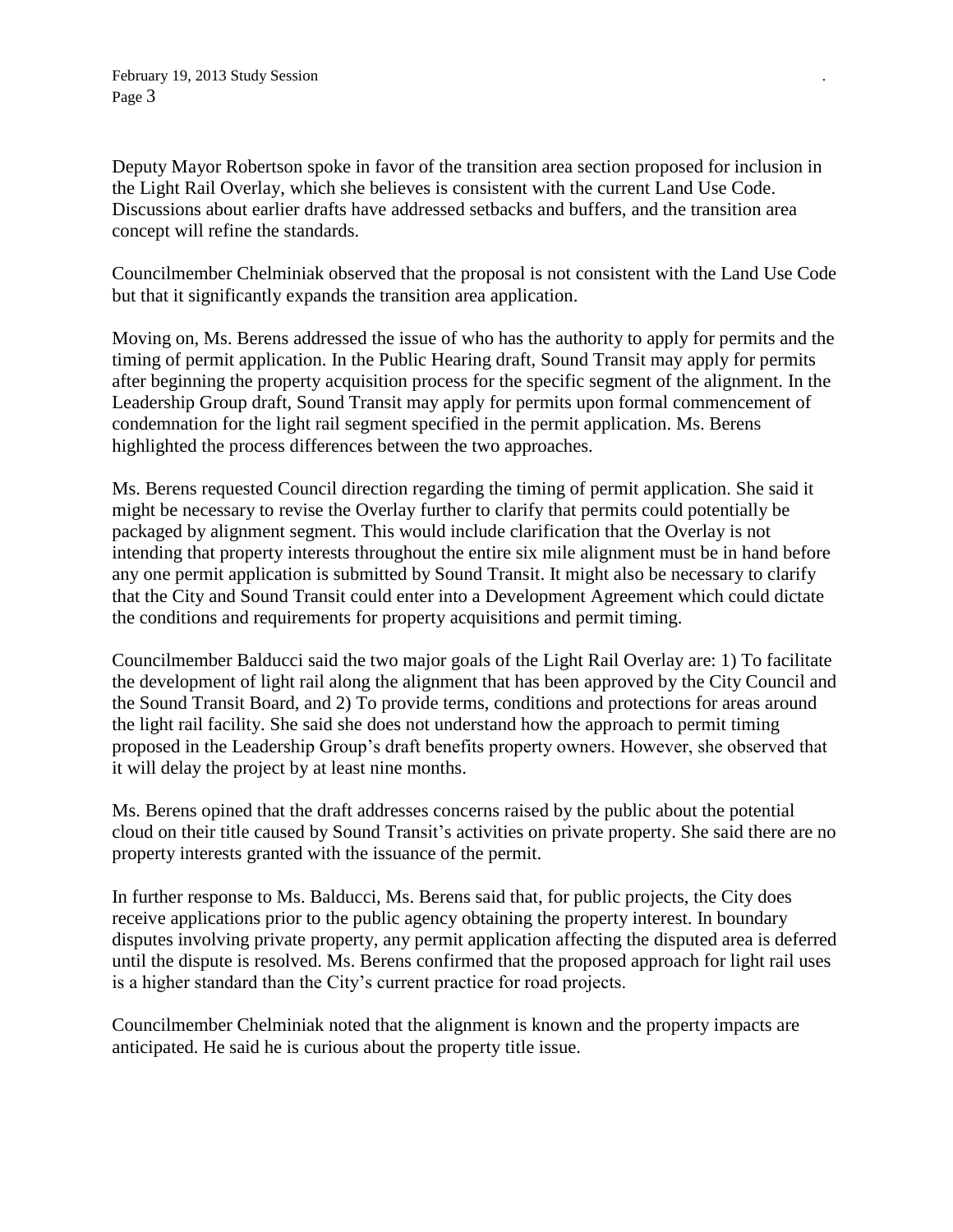February 19, 2013 Study Session *.* Page 4

Deputy Mayor Robertson said the City is not prohibited from accepting an earlier permit application. She questioned whether the City must allow early permit applications. Ms. Berens said she is not aware of any legal cases that have addressed this issue. Ms. Robertson said she sees this as a policy rather than legal issue. She said the Council has stated its interest in providing certainty for homeowners. Ms. Robertson observed that the Leadership Group draft language helps to facilitate earlier property acquisitions.

Ms. Robertson said she is not sure the City should be applying for permits if it does not have the right to use properties. She said the use of property includes the right to develop. If the City allows non-owners to impinge on that, the City is facilitating the disruption of a protected property right. Ms. Robertson reiterated her support for facilitating early acquisitions. She opined that the City should not facilitate the erosion of protected constitutional property rights.

Councilmember Wallace said he would use the term prompt acquisition because early acquisition would have already taken place. He concurred with Ms. Robertson regarding the issues of property rights and acquisitions. He said the intent is not to delay Sound Transit but to prioritize this step and to understand Sound Transit's plans.

Councilmember Stokes, noting that he is a member of the Leadership Group, said he does not see substantive differences between the Public Hearing draft and the Leadership Group draft with regard to applying for permits. He questioned the practical difference between the two language in the two drafts.

Ms. Berens said her understanding is that part of the intent behind requiring that the condemnation process be started before applying for a permit is to facilitate prompt acquisition. However, she said City staff does not know whether or how this will affect the Sound Transit Board in taking formal steps to authorize acquisitions. She said that Sound Transit's typical process is to apply for land use entitlement at approximately 50 percent design, and to ask the Sound Transit Board to authorize acquisition at approximately the same time. Sound Transit typically pursues these processes on a parallel track.

Ms. Berens said Sound Transit has been asked to address whether the proposed Leadership Group code provision would result in moving the Sound Transit Board's authorization step sooner in the schedule versus pushing the land use entitlement application out in the process. The issue would be the impacts to the project schedule and costs.

Mr. Stokes observed that the two concepts are not necessarily incompatible. He questioned what happens after the Sound Transit Board takes formal action authorizing the acquisitions.

Ms. Berens said Sound Transit would conduct formal appraisals, which would be sent with letters to property owners to initiate negotiations. This process could take four months to six months, depending on whether acquisitions are voluntary or result in condemnation.

Mr. Brennan noted that another key element in the timeline process that drives both permitting and acquisitions is the level of design development. The final alignment needs to be established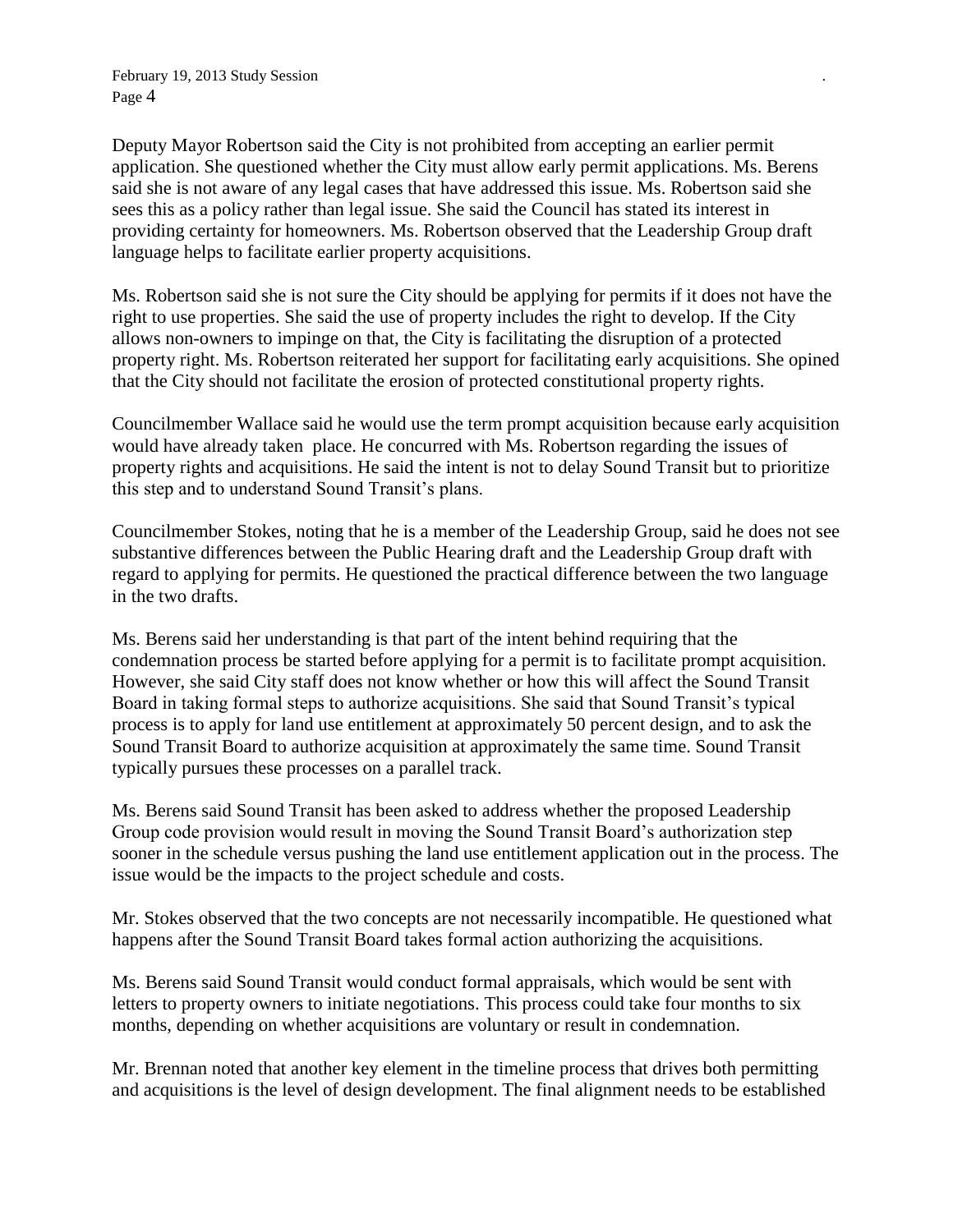February 19, 2013 Study Session *.* Page 5

and defined, and the design must progress to a point at which property impacts are known before moving forward with formalizing the acquisition process.

Councilmember Stokes reiterated that it sounds like the two draft code options are essentially the same. His goal is to see certainty and to achieve acquisitions as quickly as possible.

Councilmember Balducci said her understanding is that the staff Public Hearing draft represents the current process. The Leadership Group draft language introduces a barrier to the normal path and delays the project for a minimum of a few months. She agrees with the stated goal of accelerating property acquisition. She is not sure the proposed revision will accomplish that goal and she believes it will cause project delay. She agreed with Councilmember Wallace that the goal should be to find a way to expedite property acquisitions.

Responding to Councilmember Chelminiak, Ms. Berens confirmed that Mr. Stokes is correct when he says that the proposed code revision does not change Sound Transit's acquisition process. The language would identify a step within the City's process for applying for permits and land use entitlement.

Mr. Chelminiak observed that the Council agrees with the intent of having residential properties acquired as soon as possible. However, he is not sure whether the Council is interested in having the other properties acquired earlier. He observed that the intent was not to delay the project, but he would like to hear what the practical application is to delay the project.

Mr. Chelminiak said this is not the City's normal process, and he cautioned about unintended consequences. He said this policy issue was discussed by a subcommittee instead of the full Council, which is now being asked to review the proposed language.

Deputy Mayor Robertson believes this should be the normal process. For permits not involving condemnation authority, a party cannot apply for permits without ownership or permission. The language proposed by the Leadership Group does not prevent Sound Transit from applying for a permit, but it identifies the point at which the agency can apply. She said that acquisition is not controlled by the City or property owners, but is a process controlled by Sound Transit. She agrees that there is no intention to delay the project with this code amendment. However, the intent is to gain certainty for property owners. She observed that the proposal is consistent with the permitting practices of other cities.

Responding to Councilmember Chelminiak about the NE 4<sup>th</sup> Street project, Ms. Berens confirmed that the proposed permitting approach would result in the loss of grant funds for that project based on the timing of permit application.

Deputy Mayor Robertson noted that any group of Councilmembers not representing a quorum are allowed to work on whatever issues they would like.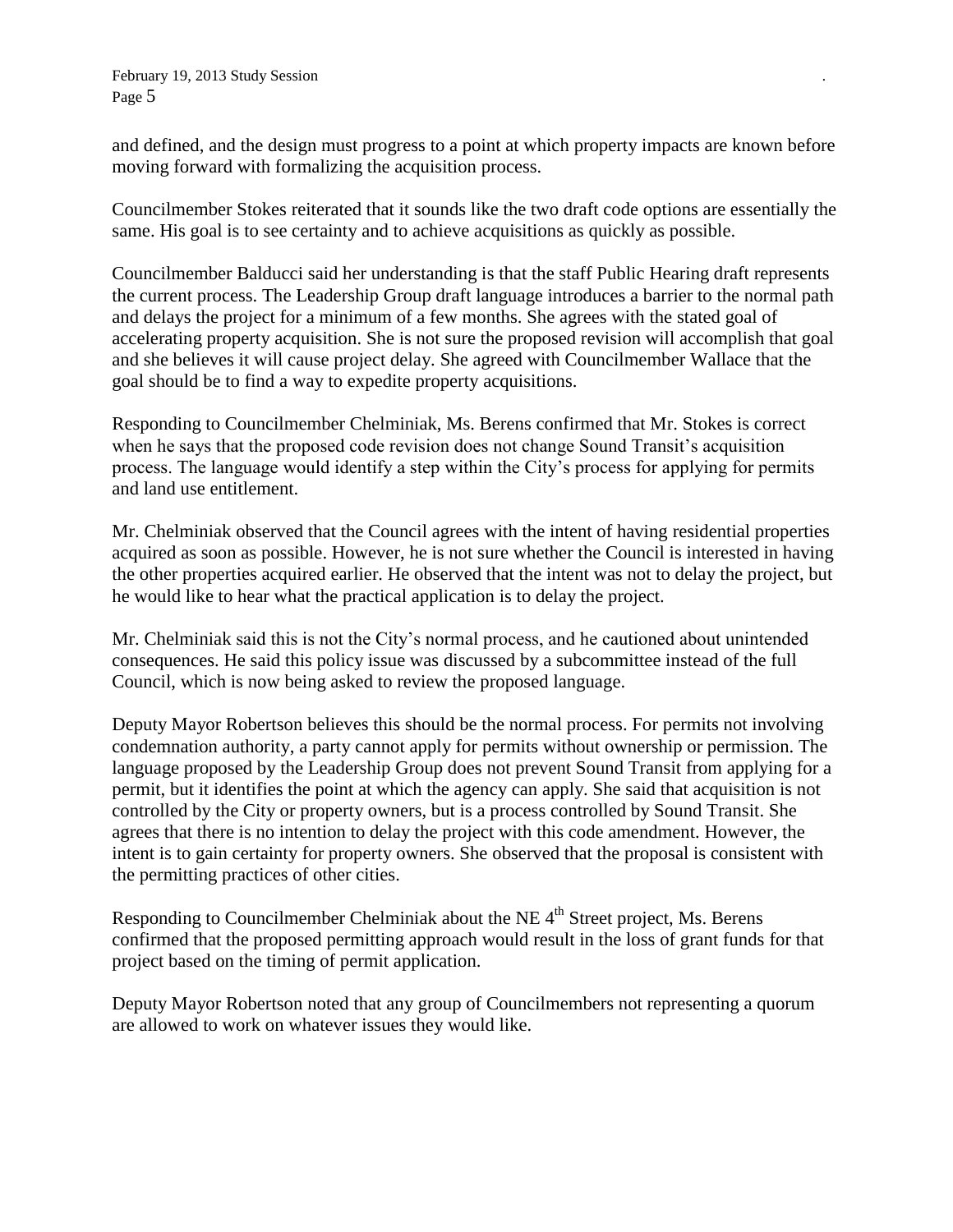Councilmember Wallace said the issues are on the table and there has been a commitment to flexibility. The intent is not to delay Sound Transit but to protect property rights and expedite acquisitions.

Mr. Stokes said he would like staff to identify the practical aspects of the two code options. He does not want to cause further project delay. He noted that the draft language was distributed to Councilmembers on Friday, and the Council has another week to work on finalizing the Light Rail Overlay Land Use Code Amendment (LUCA).

Ms. Berens said staff will bring back information next week on the schedule impacts of the two approaches.

Councilmember Davidson observed that three Councilmembers have negotiated a solution and no one is going to like all elements of the solution. He expressed support for the Leadership Group's draft language and encouraged moving forward without further delay.

Mayor Lee said the process for East Link MOU negotiations was established last year, and he supports the Leadership Group's recommendation. He suggested continuing to move forward. He said this is a difficult policy issue to be addressed by understanding the benefit and implications of the proposed language. The public is requesting exceptional mitigation, and that is what the Council needs to do. He said Sound Transit also has to step in because this is a partnership based on the MOU.

Mayor Lee asked staff to bring back information on the legal question, the costs and benefits of the two approaches, and the issue of project delay.

Moving on, Ms. Berens described proposed changes regarding the Citizen Advisory Committee (CAC) including specifying seven to nine members, limiting eligibility to Bellevue residents, further defining conflicts that would disqualify an individual from the committee, adding specific references to landscaping and linear alignment components within the scope of work, and providing additional weight to specific recommendations.

Councilmember Balducci noted that the concept of CAC involvement is consistent with the recommendations of the Light Rail Best Practices report. However, she is somewhat surprised by the power given to the CAC in proposed Overlay language. She recalled that CACs are typically comprised of stakeholders to represent a number of perspectives and interests. However, CACs do not typically exercise regulatory authority.

Continuing, Ms. Balducci said she is in favor of requiring that the ultimate permit decision by the Director of Development Services must respond to the recommendations of the CAC. She agrees that a reason should be provided for deviations from the CAC's recommendations. However, she opined that it goes too far in dictating that certain provisions will be required unless the Director can prove differently.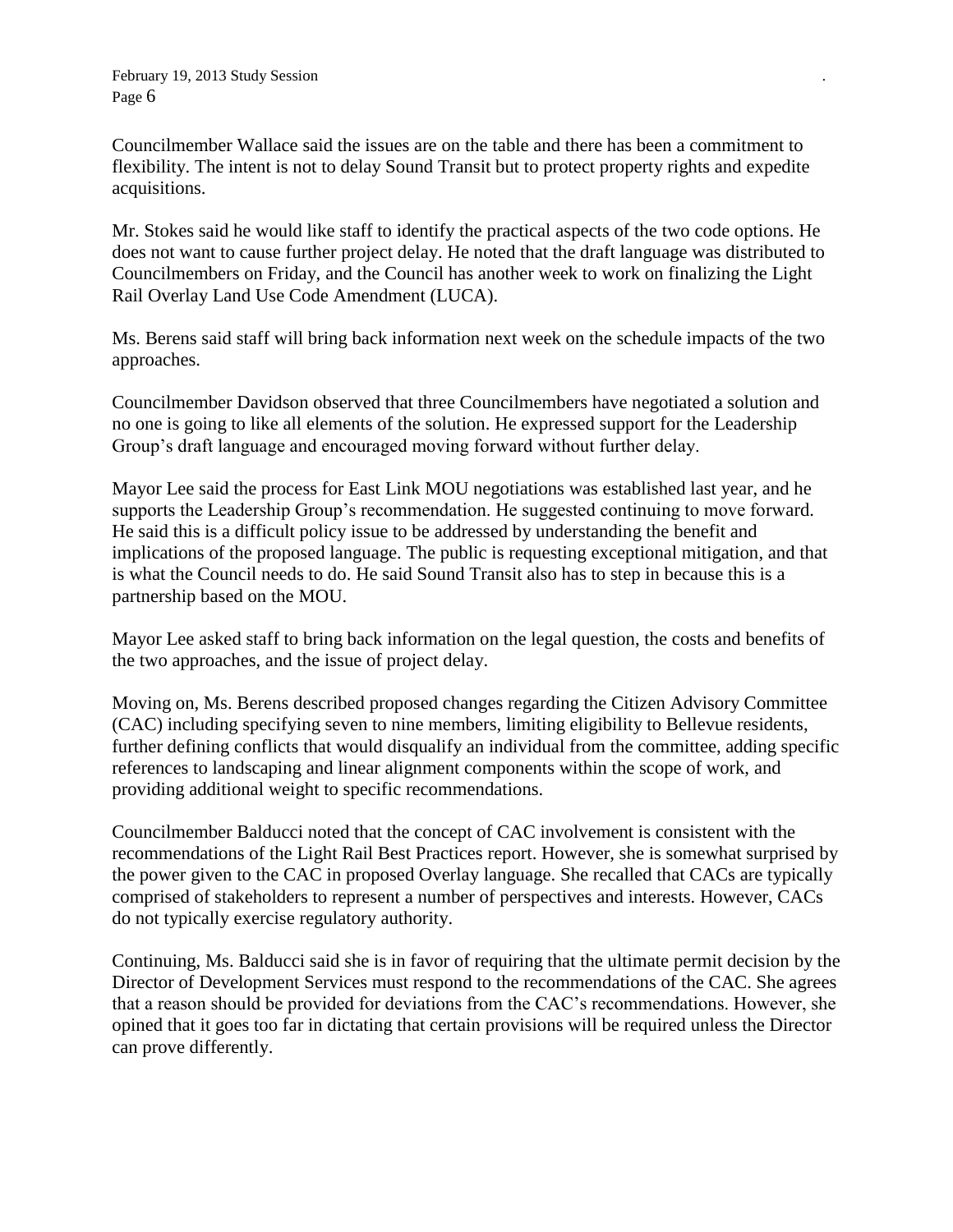Ms. Balducci said she is concerned about creating the ability for the CAC to obstruct the light rail project. She wants to facilitate meaningful citizen input, but she supports the typical process with regard to a Director's decision.

Councilmember Chelminiak said that, as a Councilmember, he does not turn his vote over to anyone. He concurred with Ms. Balducci's concerns. He requested clarification regarding the definition of who may serve on the CAC. He reiterated his previous comments that the committee represent both grassroots and grasstops interests.

Councilmember Wallace said the language regarding CAC membership is meant to include any Bellevue resident regardless of where they live. Mr. Chelminiak requested clarification in the written draft.

Deputy Mayor Robertson acknowledged that this project involves a CAC that is a little different from the typical CAC process. She recalled that Councilmember Wallace originally suggested a design review board which is used by the City of Seattle. She said a design review board is different from a CAC because the board applies the code to the concept of context sensitivity.

Ms. Robertson said that a number of Councilmembers have indicated that they do not want to decide the details about the types of plants to be used in landscaping or the specific design of sound walls. However, she believes that the Council wants to ensure there is robust public involvement and a mechanism for decisions on context sensitivity.

Ms. Robertson stated her understanding that the Council does want this CAC to address issues at a more detailed level than other project CACs. She described this CAC as a hybrid between the traditional CAC and a design review board. She said it is also a compromise in the permit process if a Hearing Examiner is not to be used. She believes that having the Director as the decision making authority is not a very open, transparent and public process.

Councilmember Stokes referred to page 15 of the draft Light Rail Overlay, Section 3(b), and observed that the code language does not put an undue burden on the Director. His understanding is that the CAC language does not take away any of his authority as a Councilmember to make the ultimate decision.

Councilmember Davidson said that CACs have been used by the City for many years and have differed in certain ways including their membership and scopes of work.

Councilmember Balducci expressed concern about some elements of the CAC's scope of work including "guidance to permit decision makers regarding any RLRT system or facility design," and not just mitigation. Referring to page 15, Section 3.b, Ms. Balducci expressed concern because it appears that the Director is limited from departing from CAC recommendations unless it is necessary because the recommendation violates the law or an adopted policy. Ms. Balducci noted that this language is only in the most recent draft.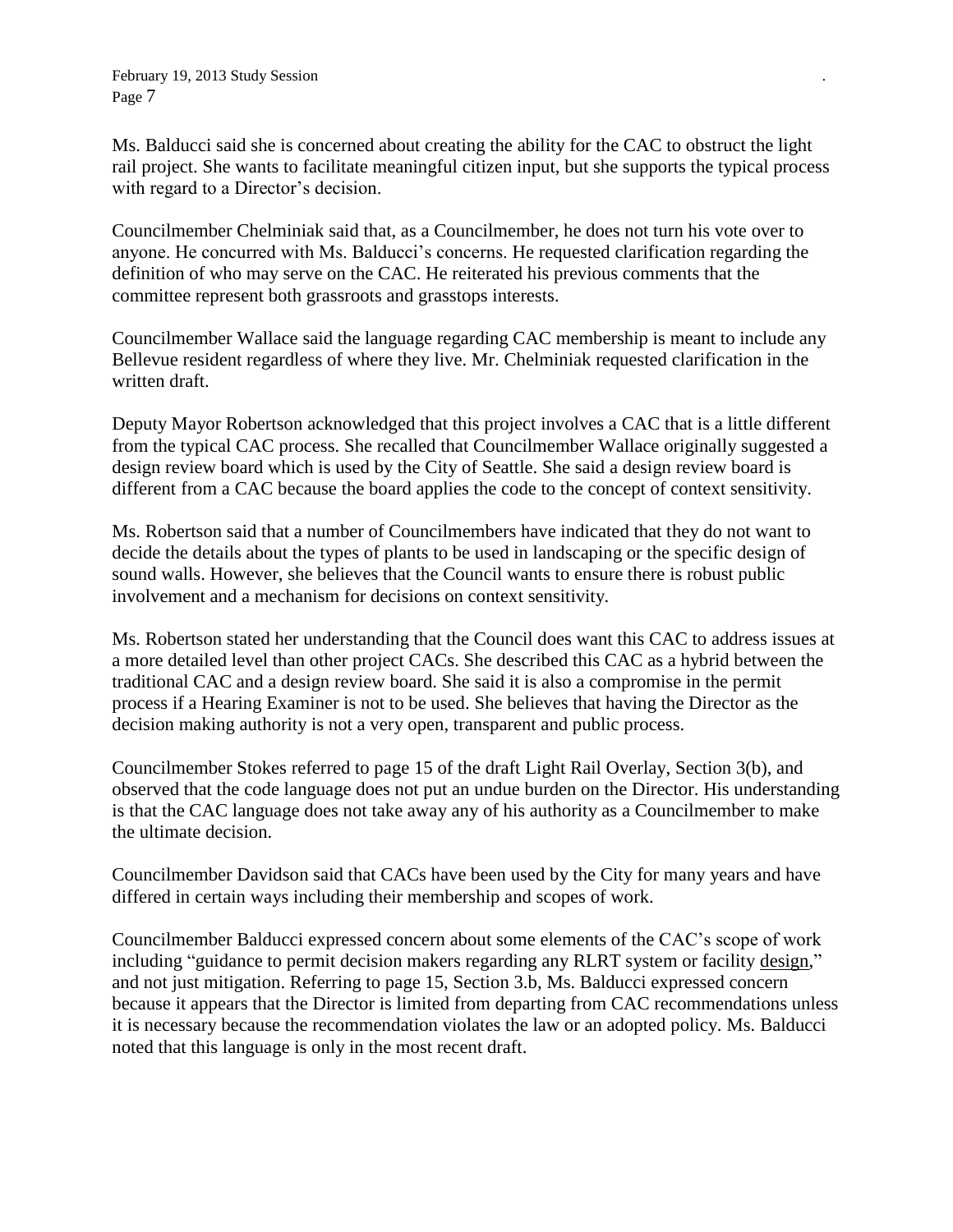Councilmember Wallace said that most of the section regarding the CAC's scope of work is staff's original language. He recalled that he proposed the design review board concept which he envisioned to be consistent with the City of Seattle's design review board standards. He said the language referred to by Ms. Balducci was revised to reflect that intent. Mr. Wallace said his original intent was to create a design review board. He would like to give the CAC recommendation more weight.

Councilmember Chelminiak suggested that, if that is the intent, the CAC should be called a design review board, and Council and staff should begin discussing where design review boards should be used within Bellevue. His understanding was that the CAC would be an advisory body, which is his interpretation of what was recommended in the Light Rail Best Practices report.

Councilmember Balducci reiterated that her concerns are about the decision authority of the CAC as well as the breadth of the scope of potential recommendations or advice. She acknowledged Councilmember Wallace's interest in a design review board, which is different than a CAC and its advisory role.

Mayor Lee recalled, from past discussions, a desire by the Council for expert involvement in the review process. However, his understanding was that the CAC would be advisory and not the final authority.

Deputy Mayor Robertson observed that there is some support on the Council for granting more authority to the CAC, while two Councilmembers are not comfortable with that approach. She believes it is important to have robust public engagement and to have the CAC's work mean something.

Councilmember Stokes noted the need to strike a balance. He observed that the Council wants the CAC to assist in developing the best designs possible that are consistent with the Light Rail Best Practices report, while allowing the Director a clear path to take another direction if supported by an explanation. Mr. Stokes said he supports the proposed revision, but he is open to considering alternate language as well.

Councilmember Chelminiak said the City has deliberately avoided design review boards throughout its history. His original understanding was that the Director would consider the recommendations of the CAC but would be free to make his own decision. However, the new language appears to state that the Director cannot deviate from the CAC's recommendations unless something is found to be illegal.

Councilmember Balducci said that is the question she was asking, and she would like any input on whether she is interpreting it correctly. With regard to the composition of the CAC, Ms. Balducci said that some Bellevue business owners live outside of the city, and she does not want to disqualify them from participating on the CAC.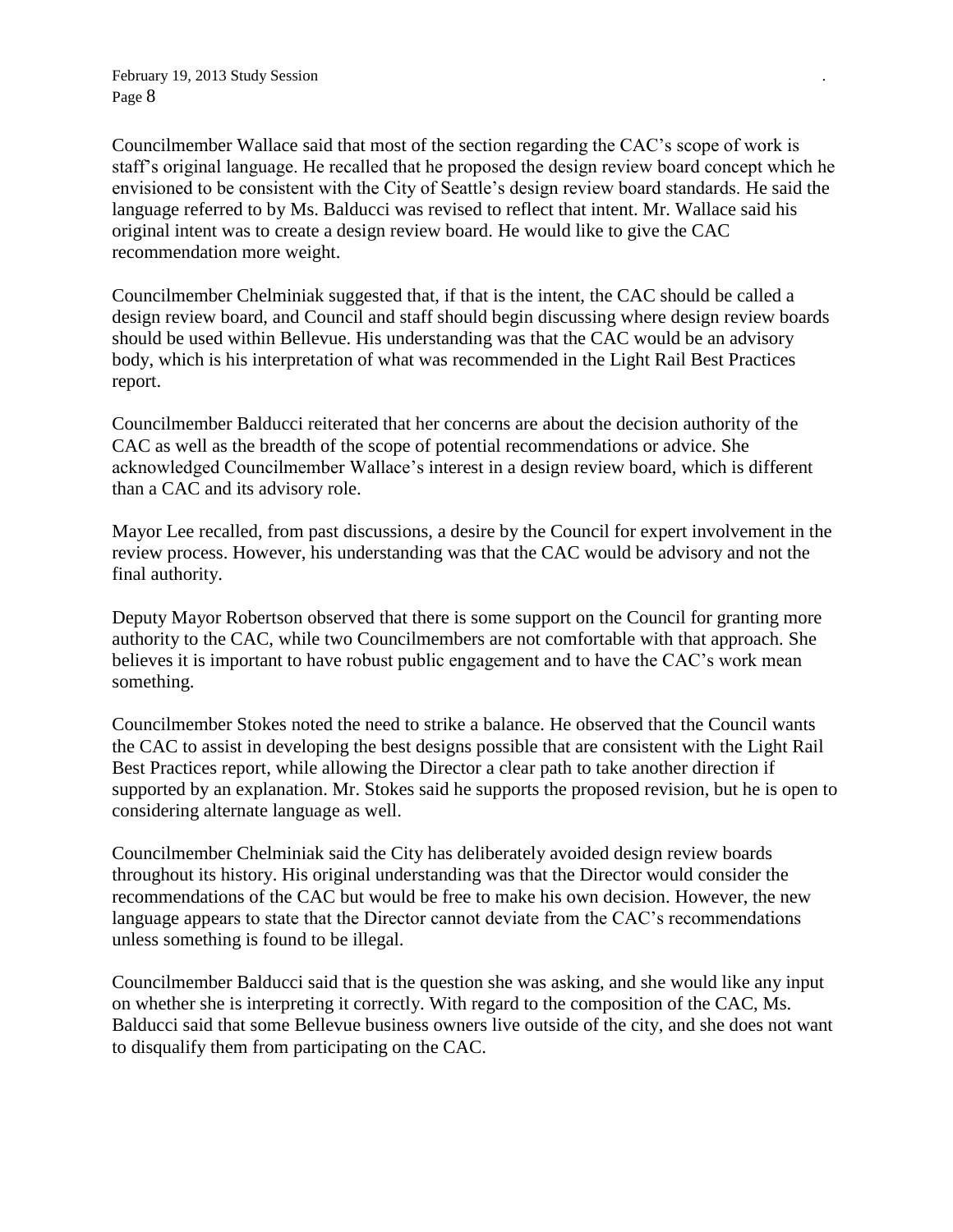Councilmember Stokes said there needs to be ample opportunity for people across the community to weigh in on the Light Rail Overlay regulations. He said there are a number of ways to accomplish this including focus groups and advisory subcommittees.

Councilmember Chelminiak said he prefers to restrict CAC membership to residents.

Mayor Lee suggested that staff revise the draft Overlay based on the Council's discussion.

Responding to Deputy Mayor Robertson, Mayor Lee confirmed that he is referring to the Leadership Group draft of the Light Rail Overlay as the baseline for continued consideration and discussion.

Ms. Berens moved on to the topic of development standards for dimensional requirements. The public hearing draft and the Leadership Group draft reflect differences with regard to height provisions, setback requirements, and structure separation requirements. The Leadership Group draft requires demonstration that the light rail structure height is the minimum necessary for the effective functioning of a regional light rail facility. Within transition areas, the setback would be required to expand by four feet for every one foot in height over the underlying land use district. Ms. Berens said this provision does not appear to apply to the East Link alignment or alternatives under consideration. However, it could apply to future alternatives or light rail projects.

Ms. Berens requested Council direction on the height requirement.

Deputy Mayor Robertson opined that the height limitation is minor in terms of its impact on the overall alignment.

Ms. Robertson noted that there are residential units around Lake Bellevue that are near the light rail alignment. She would be interested to know whether they are in an area requiring transition regulations. Mr. Brennan said staff's initial look indicates that the transition requirements, as defined in the Leadership Group draft, would have a fairly significant impact on one of the multifamily projects adjacent to the BNSF alignment. Transition buffer requirements would also impact parking areas. Ms. Robertson asked staff to bring back additional information on that next week.

Councilmember Wallace said the question related to Lake Bellevue condominium owners is not whether the Overlay is avoiding protection for them. Rather, the question is whether the Bel-Red Plan standards protect Lake Bellevue homeowners. The Overlay transition standards were proposed for areas without any standards. He requested clarification about whether Bel-Red standards apply to the light rail alignment between I-405 and the Hospital Station.

Ms. Berens said there is a gap in standards for that section, which includes State right-of-way and other types of right-of-way. Staff will bring back more information on that area.

Mr. Chelminiak said he would be interested in knowing what would happen in the Lake Bellevue area if the transition zone was applied.